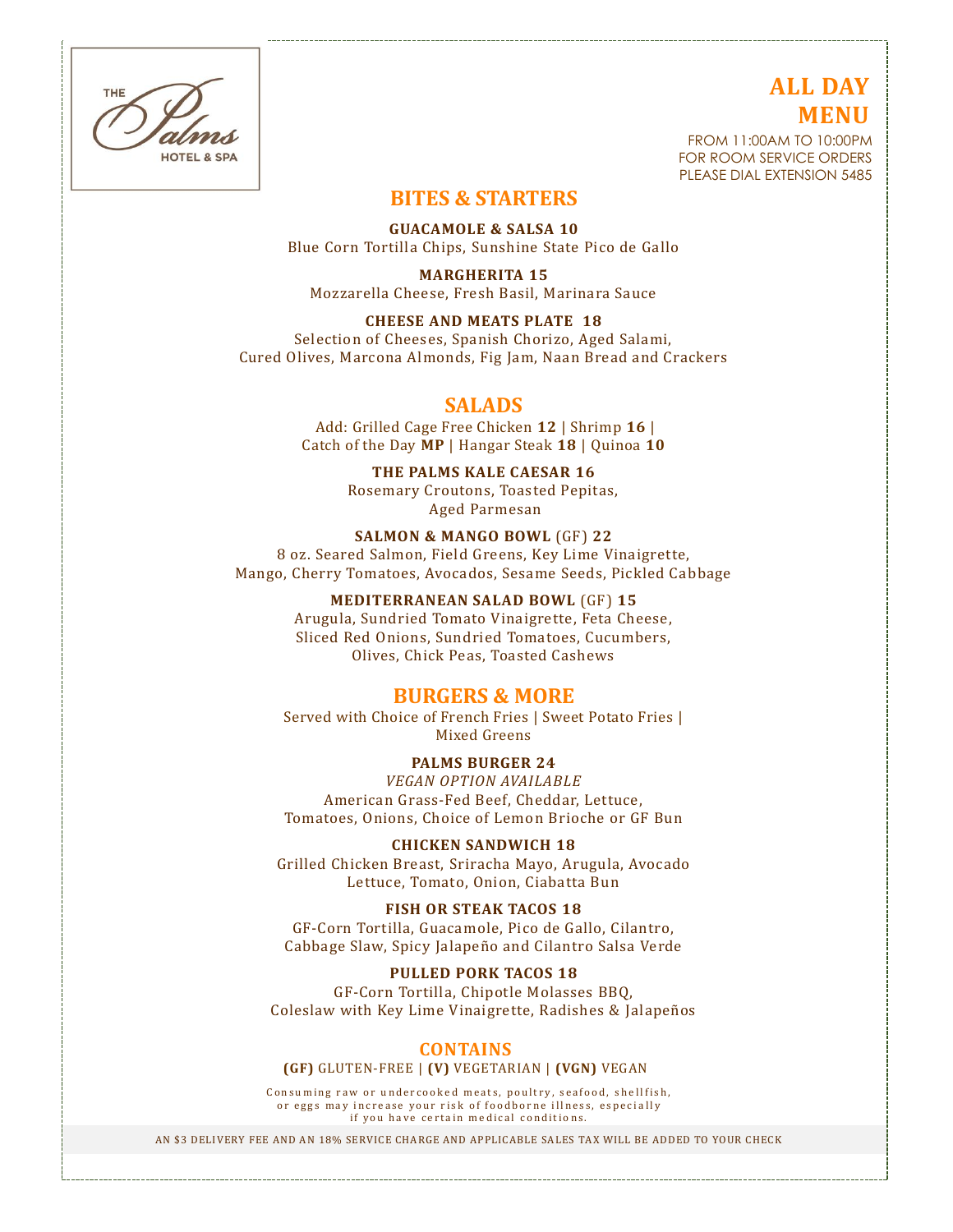# **ALL DAY MENU**

FROM 11:00AM TO 10:00PM FOR ROOM SERVICE ORDERS PLEASE DIAL EXTENSION 5485



# **MAINS & A LA CARTE**

#### **SEAFOOD PASTA 32**

Homemade Tagliatelle, Fish, Mussels, Clams, Shrimp, Calamari, Fish Stock, White Wine Sauce *GLUTEN-FREE PENNE PASTA AVAILABLE +3*

**VEGETABLE PASTA** (V) **28** Homemade Tagliatelle Pasta, Grilled Eggplant, Grilled Yellow Squash, Cherry Tomatoes, Creamy Pesto Sauce, Basil *GLUTEN-FREE PENNE PASTA AVAILABLE +3*

> **GNOCCHI BOLOGNESE 25** Homemade Bolognese Sauce, Homemade Gnocchi, Grana Padano Cheese

> **PORCINI MUSHROOM RISOTTO (**GF) **35** Grana Padano Cheese, Porcini Mushrooms, Parsley

#### **ROASTED CHICKEN 30**

Free Range Hormone-Free Chicken, Garlic Herb Fingerling Potatoes, Broccolini, Truffle Madeira Sauce

#### **SALMON & FARRO 36**

Roasted Salmon, Farro with Mushrooms, White Wine, Haricots Verts, Garlic, Onions, Baby Carrots

**8 OZ. GRASS-FED FILET MIGNON** (GF) **45** Choice of Peppercorn Sauce, Horseradish Cream Sauce or Bearnaise Sauce

**22 oz. GRASS-FED DRY-AGED BONE-IN RIBEYE** (GF) **89** Choice of Peppercorn Sauce, Horseradish Cream Sauce or Bearnaise Sauce

**SURF & TURF MIXED PLATTER** (GF) **MP** Compound Butter, Bearnaise Sauce, Filet Mignon, Florida Spiny Lobster, Key West Shrimp

#### **CONTAINS**

**(GF)** GLUTEN-FREE | **(V)** VEGETARIAN | **(VGN)** VEGAN

Consuming raw or undercooked meats, poultry, seafood, shellfish, or eggs may increase your risk of foodborne illness, especially if you have certain medical conditions.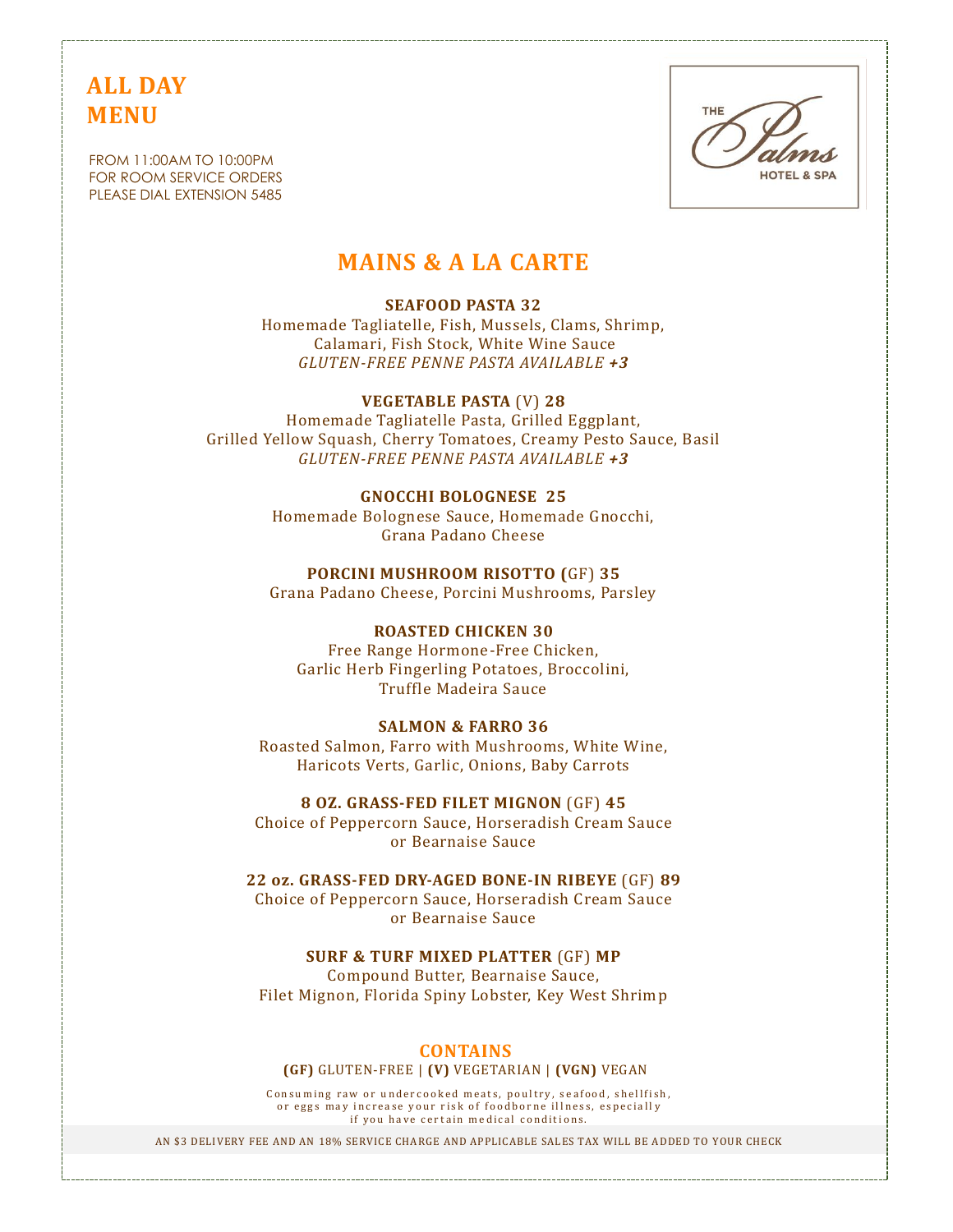THE **HOTEL & SPA** 

FROM 11:00AM TO 10:00PM FOR ROOM SERVICE ORDERS PLEASE DIAL EXTENSION 5485

# **DESSERTS <sup>14</sup>**

**CRÈME BRÛLÉE** (V) Creamy Custard, Caramelized Sugar

**PROFITEROLES** (V) Cream Puffs, Chocolate & Vanilla Cream

**TIRAMISU** (V) Espresso-Soaked Lady Fingers, Mascarpone Cream, Cocoa Powder Dust

**GRANDMOTHER'S CAKE** (V) Short Crust Pastry, Pastry Crem, Pine Nuts, Almonds, Powdered Sugar

**CHOCOLATE SOUFFLÉ** (V) Moist Chocolate Cake with a Heart of Creamy Rich Chocolate

# **SIDES <sup>10</sup>**

#### **WHIPPED POTATOES**

**TRUFFLE FRIES** Aged Parmesan, Garden Parsley

**SWEET POTATO FRIES**

**MAC N CHEESE**

## **CONTAINS**

**(GF)** GLUTEN-FREE | **(V)** VEGETARIAN | **(VGN)** VEGAN

Consuming raw or undercooked meats, poultry, seafood, shellfish, or eggs may increase your risk of foodborne illness, especially if you have certain medical conditions.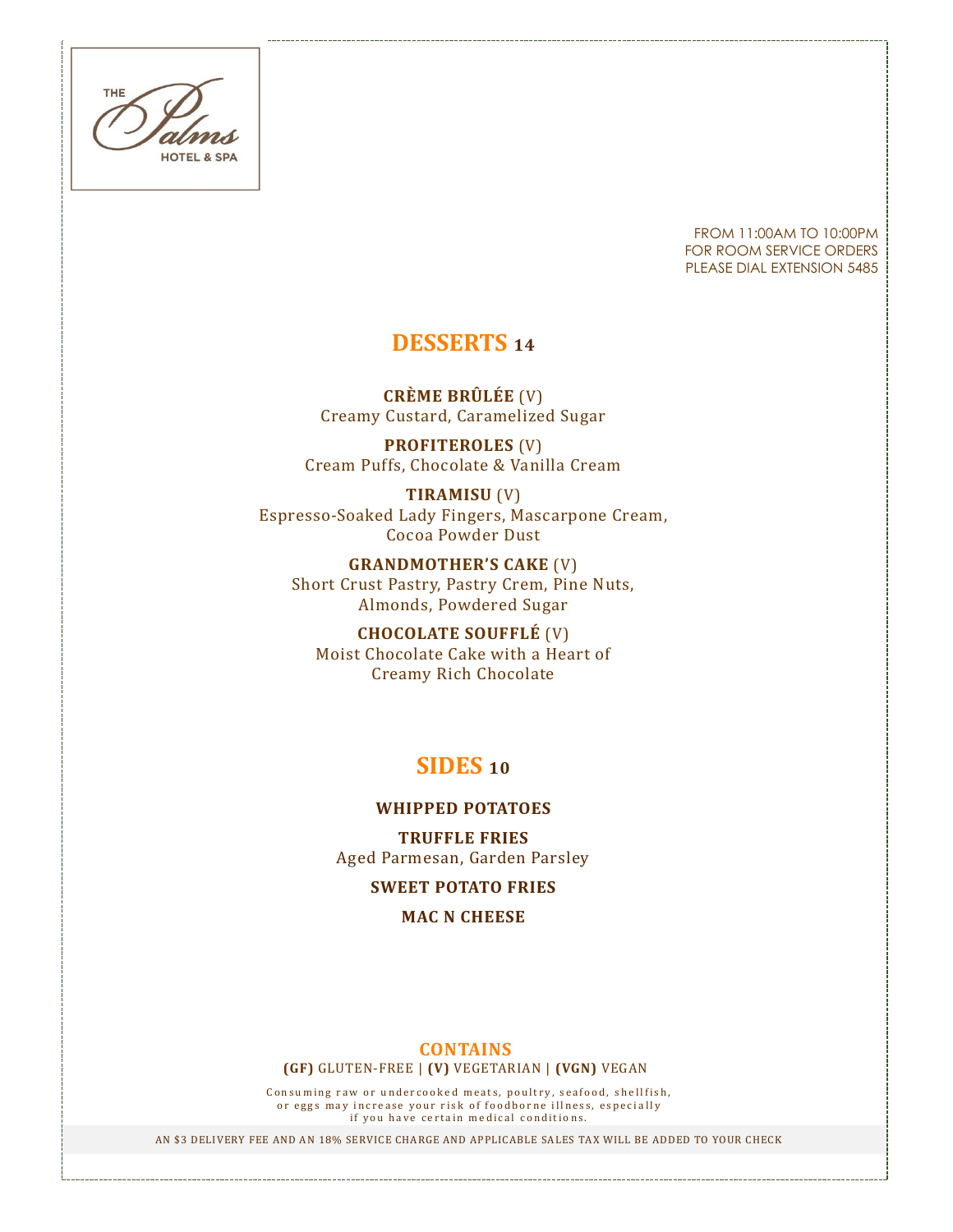# **ALL DAY MENUHOTEL & SPA**

# **BREAKFAST MENU**

7:00AM – 11:00AM FOR ROOM SERVICE ORDERS PLEASE DIAL EXTENSION 5485

# **HEARTY**

\* Served with Breakfast Potatoes and Mixed Greens

## \* **ALL AMERICAN BREAKFAST** (GF upon request) **18**

Two Eggs Any Style, Choice of Maple-Smoked Bacon, Pork Thyme Sausage or Chicken-Apple Sausage, Choice of Toast

# \* **THREE EGG OMELET** (GF upon request) **16**

Eggs or Egg Whites with Choice of 3 Toppings: Tomatoes, Bell Peppers, Onions, Choice of Cheddar, Swiss or Goat Cheese, Choice of Toast Add: Ham, Maple-Smoked Bacon, Chicken-Apple Sausage, Jalapeños, Mushrooms or Spinach **3**

## **VEGAN TOFU HASH** (VGN) **15**

Turmeric-Seasoned Tofu, Beyond Meat and Sweet Potato Hash, Spinach, Sliced Florida Cherry Tomatoes and Avocado

## **BREAKFAST BURRITO** (GF) **14**

Spinach Tortilla, Scrambled Eggs, Cheddar Cheese, Bell Peppers, Grilled Corn, Green Onions, Guacamole, Pico de Gallo

## **\*EGGS BENEDICT 16**

Poached Eggs, Hollandaise Sauce, Smoked Ham, Sliced Tomato, Avocado & Chives on an English Muffin Add: Sliced Prosciutto **6** Smoked Salmon **8**

## **\*WHOLE WHEAT CROISSANT SANDWICH 16**

Scrambled Eggs, Swiss Cheese, Avocado, Sliced Tomato Add: Smoked Ham **5** Smoked Salmon **8**

# **GRIDDLE, GRAINS & MORE**

**SEASONAL FRESH FRUIT PLATE 12** Add: Side of Greek or Vanilla Yogurt **5**

**SMOKED SALMON & BAGEL 21**

Smoked Nordic Salmon, Toasted Bagel, Cream Cheese, Red Onion, Tomato, Cucumber, Capers, Arugula

## **CONTAINS**

#### **(GF)** GLUTEN-FREE | **(V)** VEGETARIAN | **(VGN)** VEGAN

Consuming raw or undercooked meats, poultry, seafood, shellfish, or eggs may increase your risk of foodborne illness, especially if you have certain medical conditions.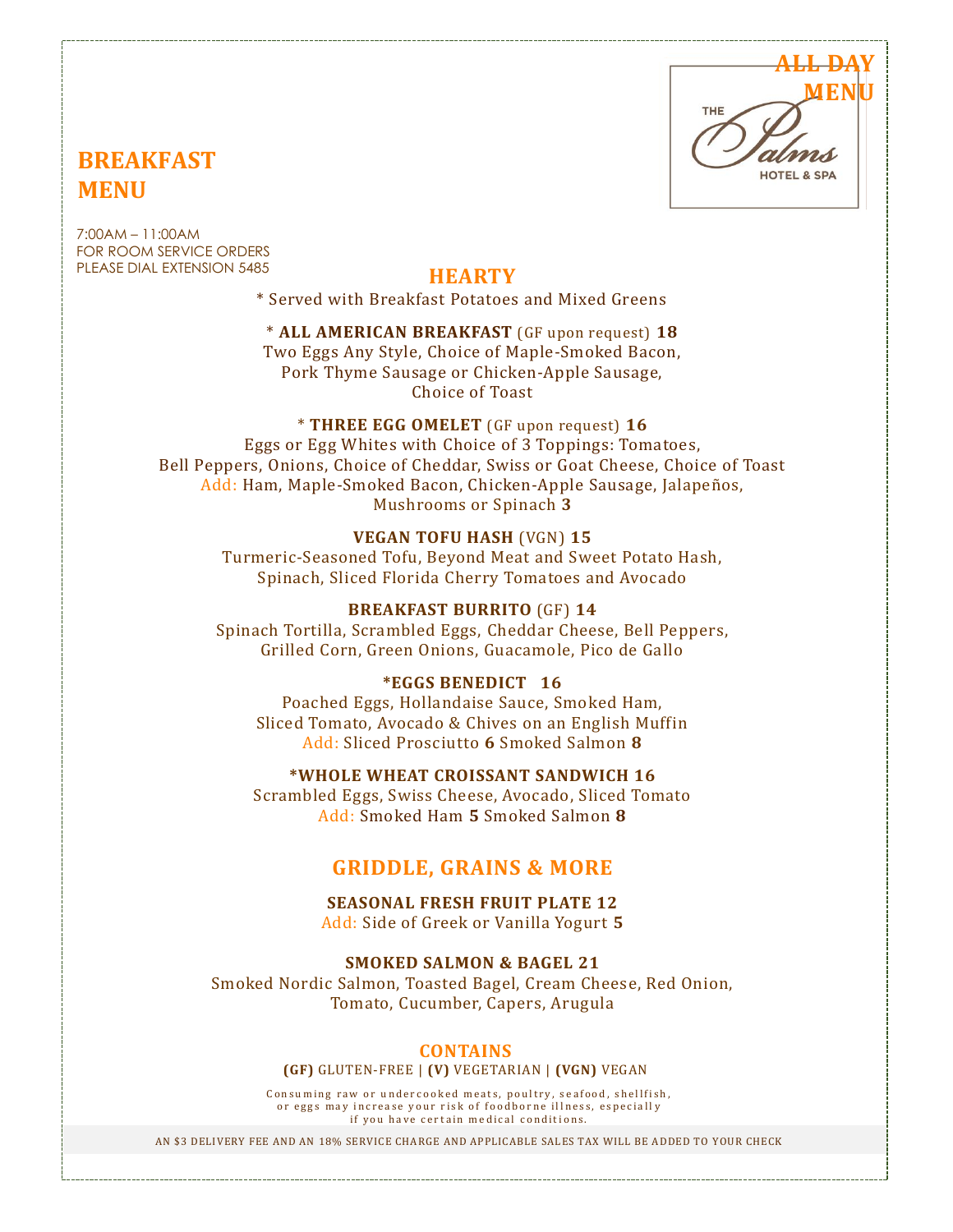# **BREAKFAST MENU**



#### 7:00AM – 11:00AM FOR ROOM SERVICE ORDERS PLEASE DIAL EXTENSION 5485

**CHIA PUDDING BOWL** (V) **16** Chia Seeds, Assorted Berries, Bananas, Mango, Coconut Milk, Almond Milk, Honey

**AVOCADO TOAST** (GF upon request) **14**

Sourdough Bread, Olive Oil, Everything Bagel Seasoning, Basil, Maldon Salt Add: 2 Eggs Any Style **5**

**BELGIAN WAFFLES 15** Fresh Strawberries, Pure Maple Syrup, Whipped Cream

**BUTTERMILK PANCAKES 16** Pure Maple Syrup Add: Bananas, Blueberries, Shredded Coconut or Chocolate Chips **3**

> **CHALLAH FRENCH TOAST 15** Assorted Berries, Pure Maple Syrup, Whipped Cream

**CEREAL AND MILK 6** Choice of Raisin Bran, Rice Krispies, Granola, Frosted Flakes with Option of Whole Milk, Skim Milk, Soy Milk or Almond Milk

# **BEVERAGES**

**FRESHLY BLENDED SMOOTHIES 10**

**ESSENTIALS SMOOTHIE**  Banana, Strawberries, OJ, Vanilla Yogurt

**MIAMI SMOOTHIE** Coconut Milk, Banana, Papaya, Mango, Pineapple Juice

**HOUSE-PRESSED JUICES 10**

**THE DETOX** Beet, Carrot, Ginger, Lemon

**THE REFRESHER** Pineapple, Apple, Melon, Cucumber, Kale, Lime

**JUICES 6**

**JULIUS MEINL EXOTIC MANGO STRAWBERYY BLACK ICED TEA 3**

Orange, Grapefruit, Tomato, Apple, Pineapple, Cranberry

**CONTAINS**

**(GF)** GLUTEN-FREE | **(V)** VEGETARIAN | **(VGN)** VEGAN

Consuming raw or undercooked meats, poultry, seafood, shellfish, or eggs may increase your risk of foodborne illness, especially if you have certain medical conditions.

AN \$3 DELIVERY FEE AND AN 18% SERVICE CHARGE AND APPLICABLE SALES TAX WILL BE ADDED TO YOUR CHECK

**EVIAN WATER 8**

**FERRARELLE SPARKLING 8 SOFT DRINKS 4**

**COFFEES & TEAS**

**JULIUS MEINL SUSTAINABLE COFFEE 5**

**JULIUS MEINL ORGANIC TEA 5**

**MILK, CHOCOLATE MILK 5**

**HOT CHOCOLATE 5**

**ESPRESSO 4**

**CAPPUCCINO, LATTE 6** Extra shot of Espresso **3**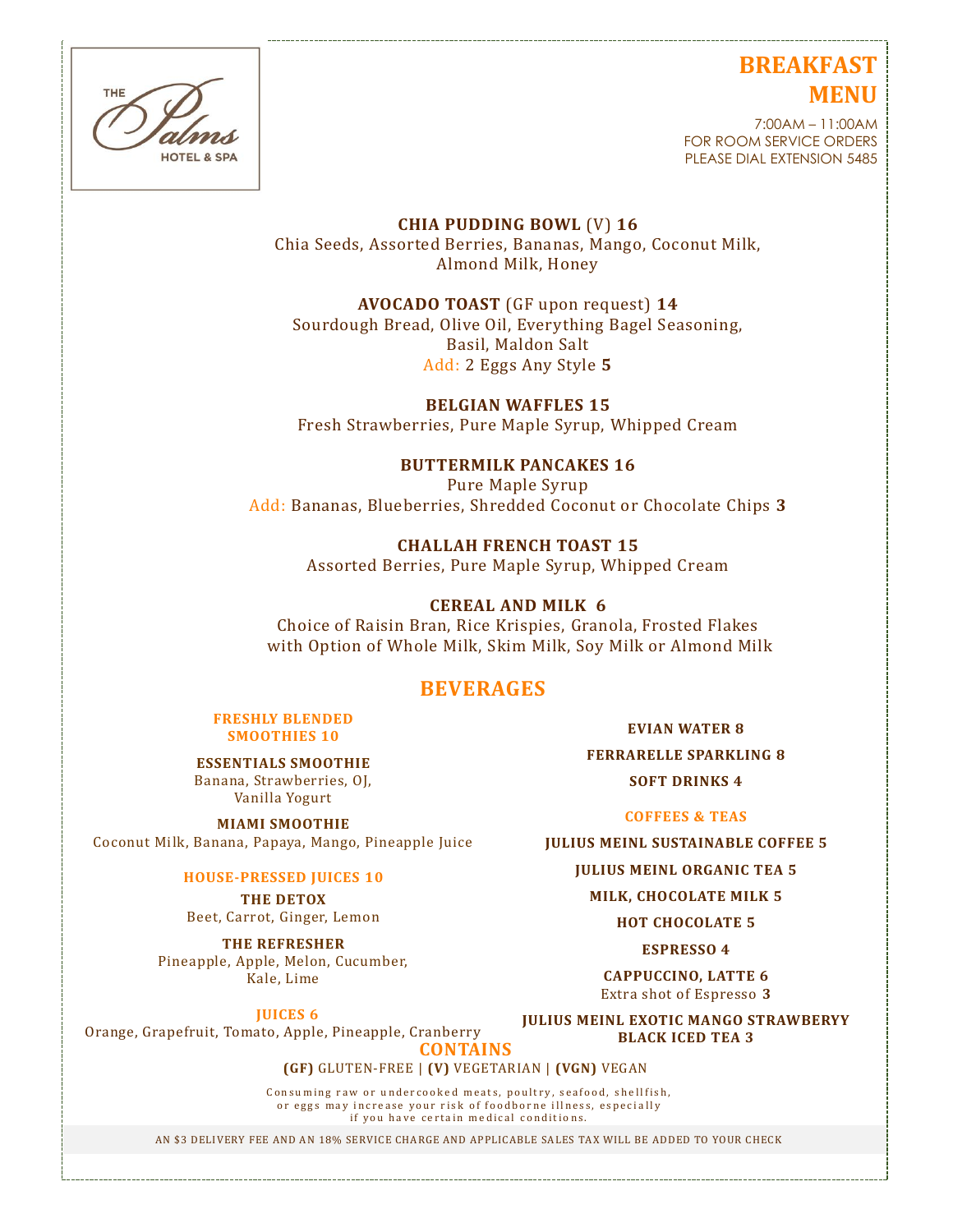# **KIDS MENU**

FROM 11:00AM TO 10:00PM FOR ROOM SERVICE ORDERS PLEASE DIAL EXTENSION 5485



 **COMBO MEALS 15**

Children 12 years and under

#### **PROTEIN** CHOICE OF

**FAROE ISLANDS SALMON CHICKEN STRIPS CRISPY CHICKEN WINGS CERTIFIED ANGUS BEEF BURGER ALL BEEF HOT DOG**

## **SIDES** CHOICE OF

**FRENCH FRIES SWEET POTATO FRIES MASHED POTATOES PENNE PASTA JASMINE RICE KALE CAESAR SALAD GRILLED VEGETABLES**

## **DESSERTS** CHOICE OF

**BROWNIE OR COOKIE FRESH FRUITS & BERRIES ICE CREAMS OR SORBET**

# **A LA CARTE**

**SPAGHETTI OR PENNE PASTA WITH BUTTER, CHEESE SAUCE OR TOMATO SAUCE 8 CHEESE PIZZA 10**

**DESSERTS 6**

**CONTAINS (GF)** GLUTEN-FREE | **(V)** VEGETARIAN | **(VGN)** VEGAN

Consuming raw or undercooked meats, poultry, seafood, shellfish, or eggs may increase your risk of foodborne illness, especially if you have certain medical conditions.